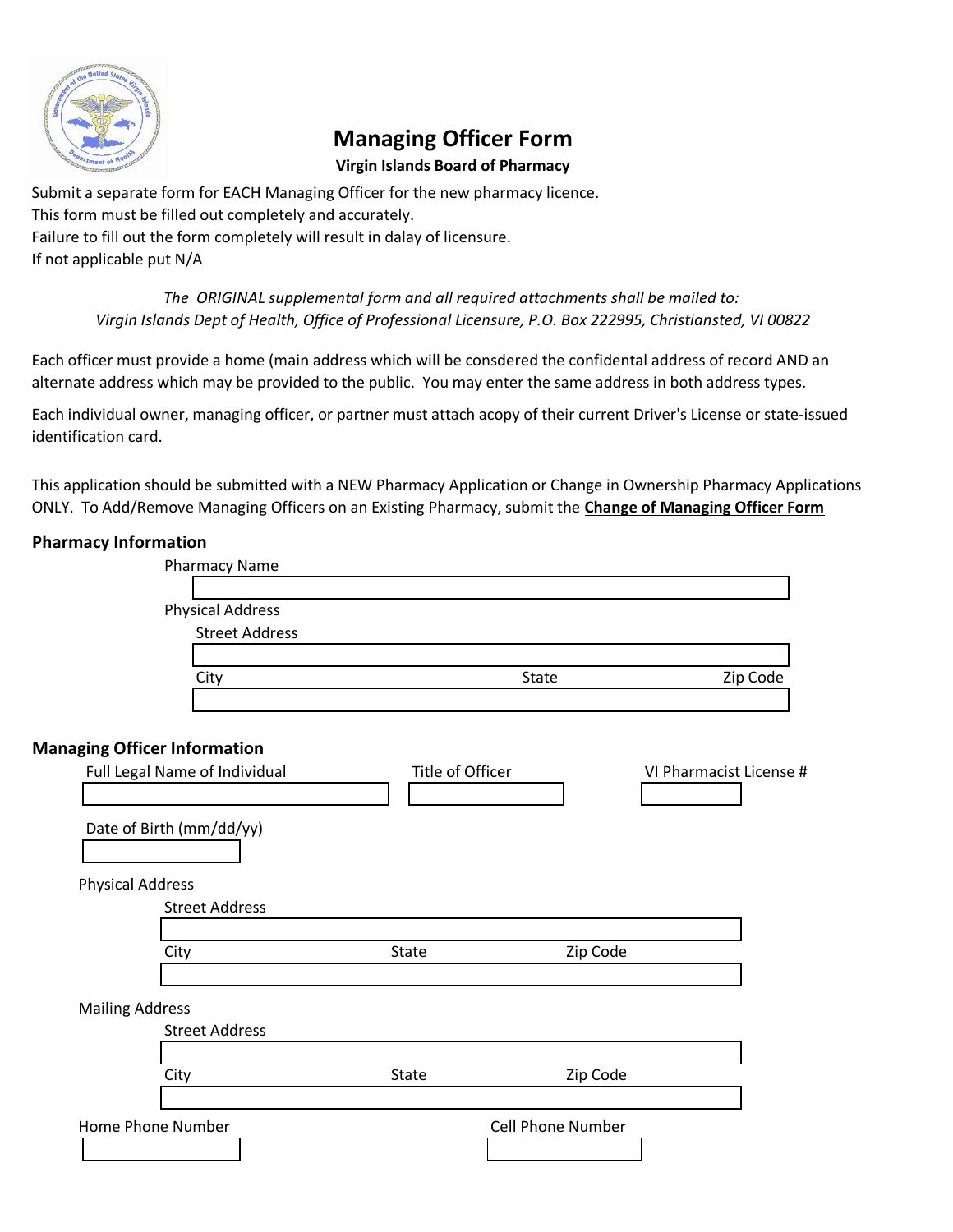Email Address

Public Address (Alternate Address to be Provided to the Public) - REQUIRED

Street Address

| ິບເ | State | Zip Code |  |
|-----|-------|----------|--|
|     |       |          |  |

If the individual holds any other professional and/or regulatory licenses, provide the following information below (Examples: Pharmacist in another state, Physician, Registered Nurse, etc)

| License Type | License # | State | <b>Expiration Date</b> |
|--------------|-----------|-------|------------------------|
|              |           |       |                        |
|              |           |       |                        |
|              |           |       |                        |
|              |           |       |                        |

EACH OF THE FOLLOWING QUESTIONS MUST BE ANSWERED BY THE OFFICER BEING ADDED: *(circle appropriate answer)*

1 Have you been the subject of ANY professional disciplinary action or are such actuions Yes\* No pending against you by a regulatory authority? (e.g., denial, surrender, revocation, reinstatement, suspension, fine, reprimand, probation, restriction) Include such information for ALL states and territories and for ALL regulated professions.

\*if you answered "yes" to question #1, include the name of the Board, licensing or disciplinary authority and the date of the Order, and, if applicable, the date of the terminiataion of the condition and/or probation.

2 For any criminal offense, including those pending appeal, have you ever:

|    | a. Been Arrested?                                    | Yes* | No |
|----|------------------------------------------------------|------|----|
|    | b. Been Charged with a crime but not arrested?       | Yes* | No |
|    | c. Pled nolo contendere?                             | Yes* | No |
|    | d. Pled Guilty?                                      | Yes* | No |
|    | e. Received deferred adjudication for a misdemeanor? | Yes* | No |
|    | f. Received deferred adjudication for a felony?      | Yes* | No |
| g. | Been convicted of a misdemeanor?                     | Yes* | No |
|    | h. Been convicted of a felony?                       | Yes* | No |

\*If you answered "yes" to questions #2 A-H, include all offenses eveng those for which you subject to deferred edjudication. (e.g., assault, theft, theft by check, driving while license suspended, possession of controlled substances, public intoxication, DWI, driving under the influense of drugs.)